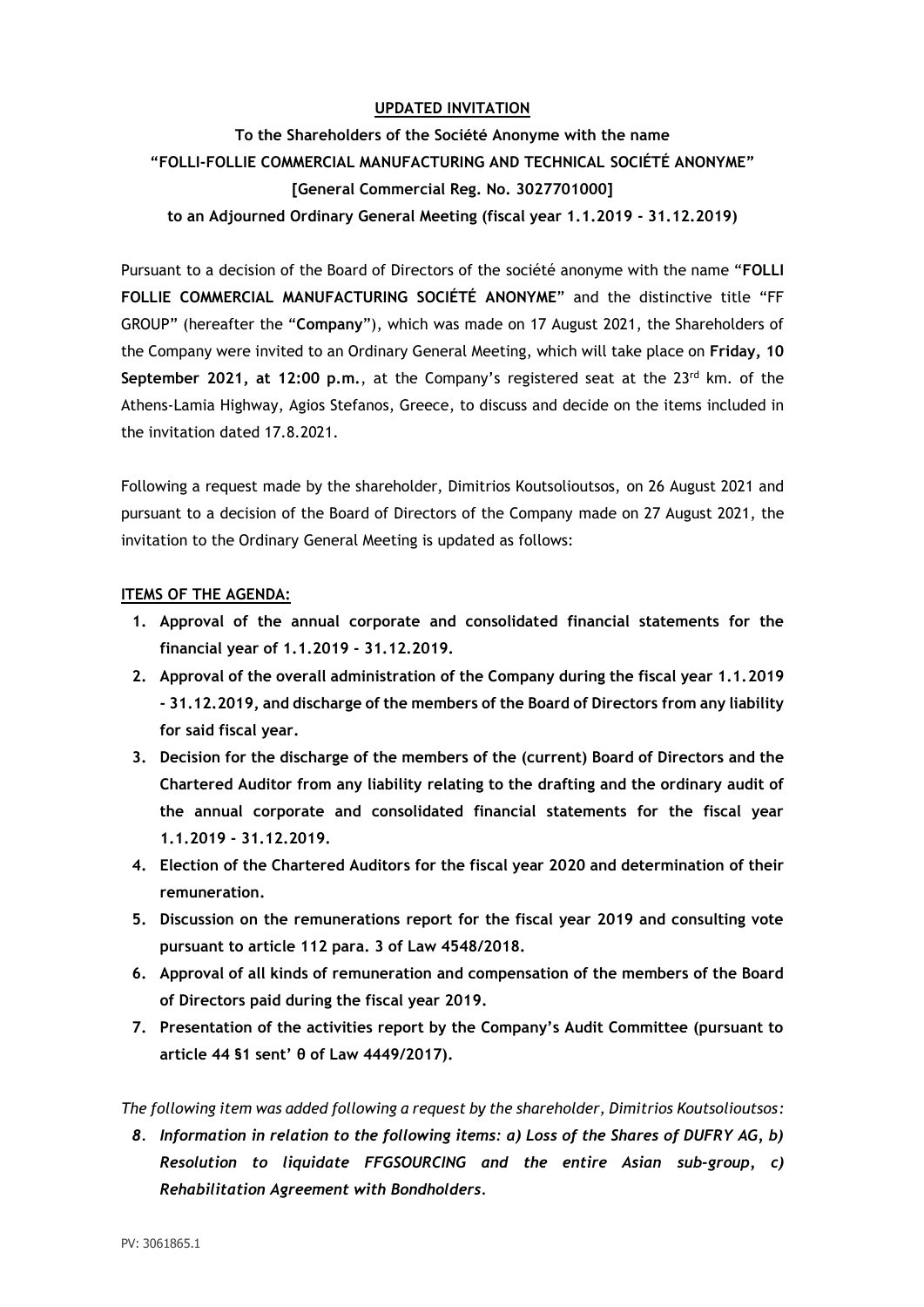#### **9. Various announcements and briefings.**

It is noted that this General Meeting is convened following the postponement of the Ordinary General Meeting of the Shareholders dated 10.9.2020, during which the Shareholders of the Company resolved the postponement of the meeting.

If the quorum, as required by the Law and the Articles of Association to decide any of the items of the daily agenda, is not obtained during the meeting of 10.9.2021, the shareholders are invited to the 1<sup>st</sup> Repetitive General Meeting, on Thursday, 30.9.2021, at 12.00 p.m. at the Company's registered seat at the  $23<sup>rd</sup>$  km. of the Athens-Lamia Highway, Agios Stefanos, Greece, without publishing a new invitation. The items of the agenda of the possible  $1<sup>st</sup>$  Repetitive Meeting will be the above mentioned.

Pursuant to articles 124, 128 and 141 of Law 4548/2018, as amended and in force, the Company informs the shareholders for the following:

## **A. RIGHT TO PARTICIPATE IN THE GENERAL ASSEMBLY**

Any person appearing as shareholder in the records of the Dematerialized Securities System administered by "Hellenic Central Securities Depository S.A." (the "**HCSD**"), which is the Central Securities Depository providing registry services in the sense of para. 6 of article 124 of L. 4548/2018, is entitled to participate at the General Meeting. The status of shareholder may be evidenced by any lawful means and, in any case, based on the update received by the Company from HCSD. Shareholding status must be effective at the beginning of the fifth (5th) day prior to the date of the General Meeting, i.e. on 5.9.2021 ("**Record Date**").

The Record Date applies in the case of an adjourned or repetitive general meeting, provided that the adjourned or reiterated general meeting does not take place later than thirty (30) days from the Record Date.

Only persons with shareholding status on the respective Record Date are deemed vis-à-vis the Company to be entitled to participate and vote at the General Meeting. Shareholders who fail to comply with the deadline of para. 4 of article 128 of L. 4548/2018, i.e. who do not submit in writing the appointment of proxies or representatives to the Company at least forty eight (48) hours before the scheduled date of the General Meeting, participate at the General Meeting unless the General Meeting refuses this participation for good reason which justifies this refusal.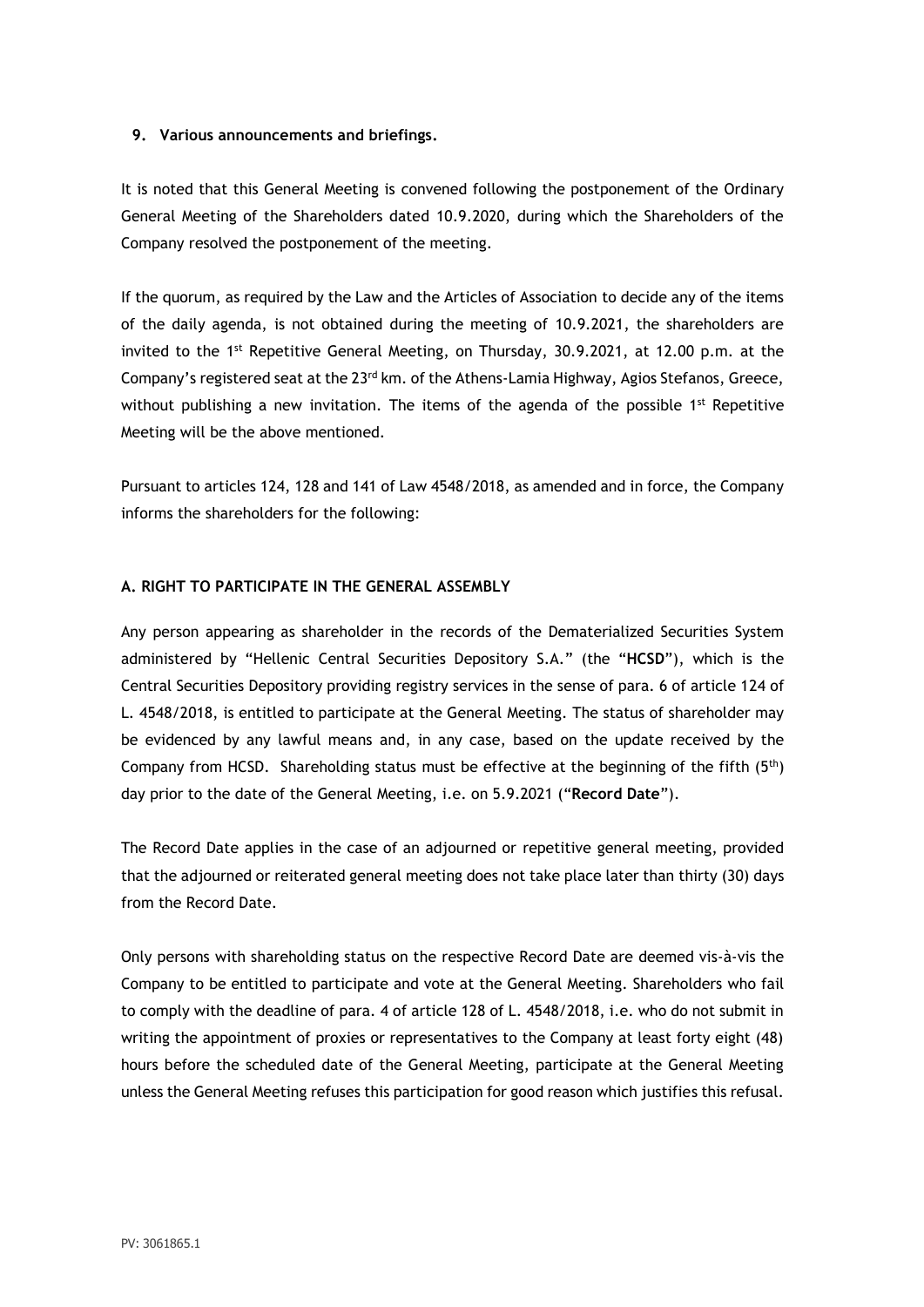The exercise of these rights does not require blocking of the beneficiary's shares or compliance with any other procedure restricting the ability to sell and transfer same during the period between the Record Date and the date of the General Meeting.

## **B. PROCESS FOR EXERCISING VOTING RIGHTS BY PROXY**

A shareholder may participate in the General Meeting and vote either in person or by proxy. Each shareholder may appoint up to three (3) proxies. However, if a shareholder holds shares in the Company, which are held in more than one investor securities account, such restriction does not prevent the shareholder from appointing different proxies for the shares in each investor account in relation with the General Assembly. A proxy acting on behalf of more than one shareholder may vote differently for each shareholder.

A shareholder proxy must notify to the Company, before the start of the General Meeting, any specific event which may be useful to shareholders, in order to assess the risk of the proxy serving interests other than those of the shareholder. In the sense of this paragraph, a conflict of interest may particularly arise when a proxy is:

a) a shareholder exercising control of the Company, or other legal person or entity controlled by that shareholder;

b) a member of the board of directors or generally of the management of the Company or shareholder exercising control of the Company, or other legal person or entity controlled by that shareholder, which exercises control of the Company;

c) an employee or a certified auditor of the Company or a shareholder exercising control of the Company, or other legal person or entity controlled by that shareholder, which exercises control of the Company;

d) a spouse or a first-degree relative with one of the individuals referred to under (a) through (c) above.

The appointment and revocation of a shareholder proxy and the revocation or replacement of a representative or a proxy are made in writing (as mentioned immediately below) and filed with the Company at least forty-eight (48) hours prior to the scheduled date of the General Meeting.

The form that may be used for the appointment of a proxy is available at the Company's website [\(http://www.ffgroup.com/investors/shareholders/annual-general-meetings/\)](http://www.ffgroup.com/investors/shareholders/annual-general-meetings/). Such form must be filed, filled-in and signed by the shareholder with the Company's Investor Relations and Corporate Announcements Unit either by post (to the address: FF GROUP,  $23<sup>rd</sup>$  km of the Athens-Lamia Highway, 14565, Agios Stefanos, Greece) or by e-mail (at [ir@ffgroup.gr\)](mailto:ir@ffgroup.gr), at least **fortyeight hours (48)** prior to the date of the General Meeting. Beneficiaries are responsible for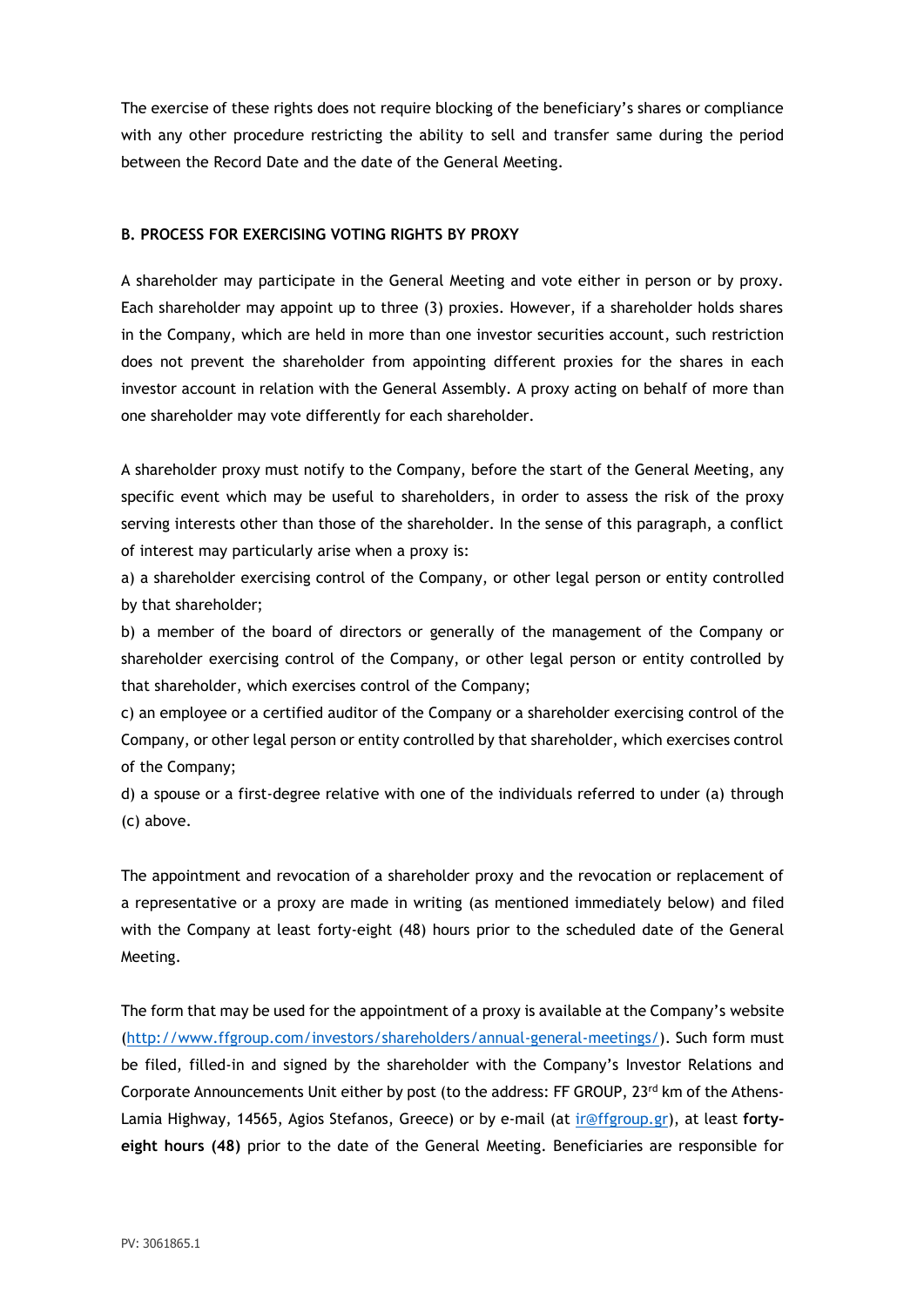confirming the successful dispatch of the proxy form and the receipt thereof by the Company, by calling the following number: +30 210 6241141 (Mrs. Mantalena Kasidiaropoulou).

#### **C. MINORITY SHAREHOLDER RIGHTS**

Pursuant to Article 121 paragraph 4 of Law 4858/2018 regarding "Reforming the law of sociétés anonymes", we notify the Shareholders of the rights, to which (among others) they are entitled and which are provided by article 141 paragraphs 2, 3, 6 and 7 of L. 4548/2018:

**Paragraph 2 of article 141 of L. 4548/2018**: At the request of shareholders representing one twentieth (1/20) of the paid-up share capital, the company's board of directors is obliged to include additional items in the General Meeting's agenda, if the relevant request is received by the board of directors at least fifteen (15) days prior to the General Meeting, i.e. by 26 August 2021. The request for including additional items in the agenda is accompanied by a justification or a draft decision to be approved by the General Meeting, and the revised agenda is published in the same manner as the previous agenda thirteen (13) days prior to the date of the General Meeting and is also made available to the shareholders at the Company's website, along with the justification or draft decision submitted by the shareholders in accordance with article 123 paragraph 4 of law 4548/2018, as amended and in force. If these items are not published, the requesting shareholders are entitled to request the adjournment of the General Meeting, pursuant to article 141 para. 5 of law 4548/2018, as amended and in force, and to proceed with the publication themselves, as provided in the second sentence of this paragraph, at the expense of the Company.

**Paragraph 3 of article 141 of L. 4548/2018:** Shareholders representing one twentieth (1/20) of the paid-up share capital, are entitled to submit draft decisions on items included either on the original or any revised agenda of the General Meeting. The relevant request should be received by the Board of Directors at least seven (7) days prior to the date of General Meeting, i.e. by 3 September 2021, and the draft decisions become available to the shareholders in accordance with article 123 paragraph 3 of law 4548/2018, as amended and in force**,** at least six (6) days prior to the date of General Meeting, i.e. by 3 September 2021 *(given that the 4th of September is not a working day)*.

**Paragraph 6 of article 141 of L. 4548/2018:** At the request of any shareholder, submitted to the Company at least five (5) full days prior to the General Meeting, i.e. by 3 September 2021 *(given that the 4th and 5th of September are not working days)*, the Board of Directors shall provide the General Meeting with information relating to the Company's corporate affairs, to the extent such information is relevant to the items of the agenda. There is no obligation to provide information, when the relevant information is already available on the Company's website, in particular in the form of questions and answers. Additionally at the request of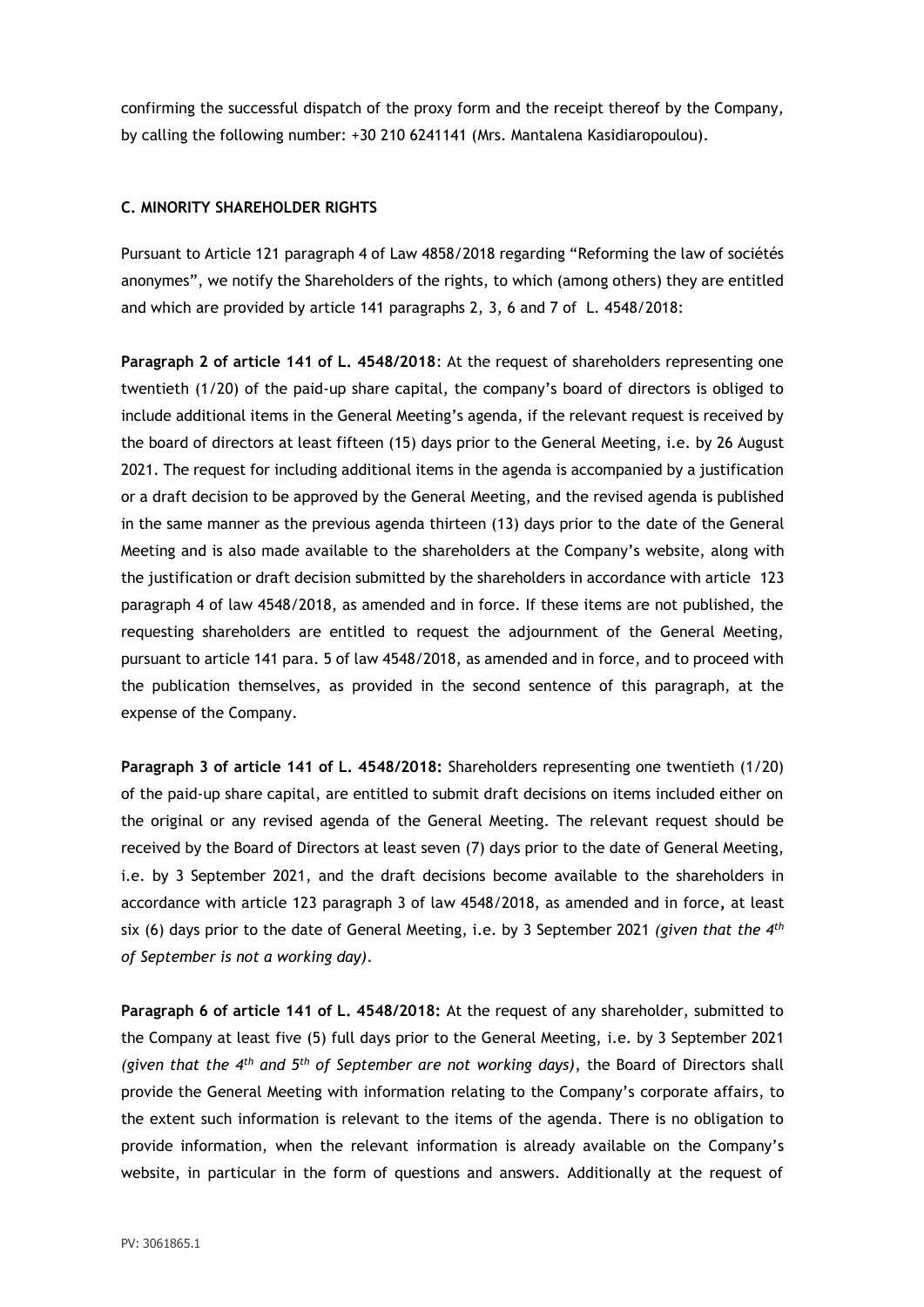shareholders representing one twentieth (1/20) of the paid-up share capital, the Board of Directors is obliged to announce to the General Meeting, if it is the ordinary annual one, the amounts that were paid to each member of the Board of Directors or to the managers of the Company during the last two years, as well as any benefit to such persons for whichever cause or any contract of the Company with them. In all the above cases, the Board of Directors may refuse to provide the information for sufficient due reason, to be recorded in the minutes. Such a reason may be, as applicable, the representation of the requesting shareholders in the Board of Directors, in accordance with Articles 79 or 80 of law 4548/2018, as amended and in force. In the cases of the present paragraph, the Board of Directors may answer once to shareholder requests having the same content.

**Paragraph 7 of article 141 of l. 4548/2018:** At the request of shareholders representing one tenth (1/10) of the paid-up share capital, which is submitted to the Company at least five (5) full days prior to the General Meeting, i.e. by 3 September 2021 *(given that the 4th and 5th of September are not working days)*, the Board of Directors must provide the General Meeting with information relating to the corporate affairs and the financial position of the Company. The Board of Directors may decline to provide the information for sufficient due reason, to be recorded in the Minutes. Such reason may be, as the case may be, the representation of the requesting shareholders in the Board of Directors, in accordance with Articles 79 or 80 of L. 4548/2018, provided that the respective members of the Board of Directors have received the relevant information in a sufficient manner.

Respective dates for the exercising of the minority shareholder rights apply to the Repetitive General Meeting.

In all the cases above, requesting shareholders are obliged to prove their shareholder status and, with the exception of the case of the first sentence of paragraph 6 of article 141 l. 4548/2018, the number of shares they possess during the exercise of the relevant right. The status of shareholder may be evidenced by any lawful means and, in any case, based on the update received by the Company from HCSD.

Detailed information regarding the minority shareholder rights and the terms for enforcing same are available at the Company's website [\(http://www.ffgroup.com/investors/shareholders/annual-general-meetings/\)](http://www.ffgroup.com/investors/shareholders/annual-general-meetings/).

## **D. AVAILABLE DOCUMENTS AND INFORMATION**

This invitation, the total number of shares and voting rights that these shares incorporate, the documents to be submitted to the General Meeting, the draft decisions or the Board's comments for each item of the proposed agenda, the forms for the appointment of proxy and the